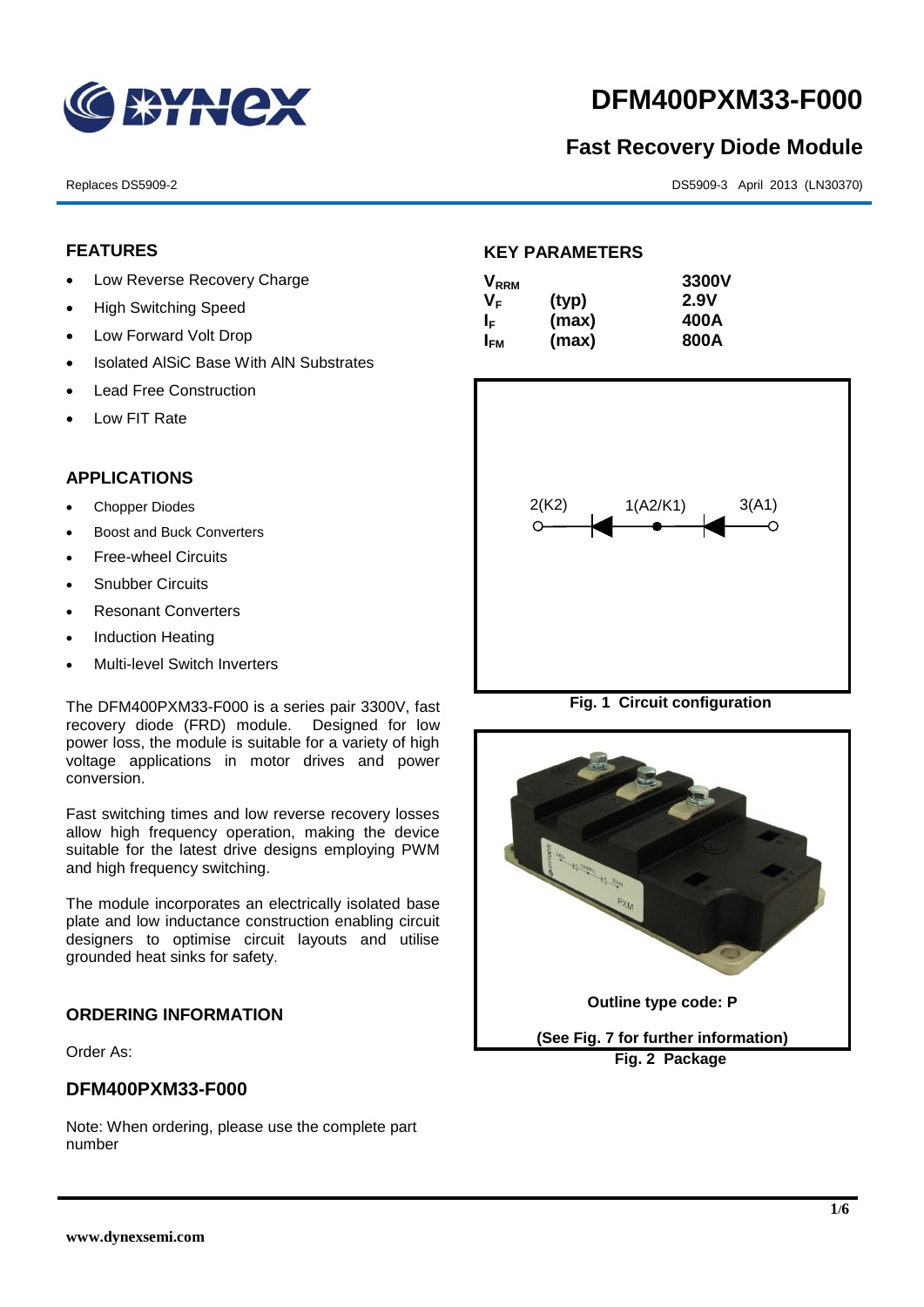#### **ABSOLUTE MAXIMUM RATINGS**

Stresses above those listed under 'Absolute Maximum Ratings' may cause permanent damage to the device. In extreme conditions, as with all semiconductors, this may include potentially hazardous rupture of the package. Appropriate safety precautions should always be followed. Exposure to Absolute Maximum Ratings may affect device reliability.

#### **Tcase = 25°C unless stated otherwise**

| Symbol                 | <b>Parameter</b>                | <b>Test Conditions</b>                                   | Max. | <b>Units</b> |
|------------------------|---------------------------------|----------------------------------------------------------|------|--------------|
| <b>V<sub>RRM</sub></b> | Repetitive peak reverse voltage | $T_i = 125$ °C                                           | 3300 | V            |
| $I_F$                  | Forward current (per arm)       | DC, $T_{\text{case}} = 70^{\circ}$ C                     |      | A            |
| $I_{FM}$               | Max. forward current (per arm)  | $T_{\text{case}} = 105^{\circ}C, t_{p} = 1ms$            | 800  | A            |
| $I^2t$                 | $I2t$ value fuse current rating | $V_R = 0$ , $t_p = 10$ ms, $T_i = 125$ °C                | 80   | $kA^2s$      |
| $P_{\text{max}}$       | Max. power dissipation          | $T_{\text{case}} = 25^{\circ}C$ , $T_i = 125^{\circ}C$   | 2080 | W            |
| $V_{\sf isol}$         | Isolation voltage - per module  | Commoned terminals to base plate.<br>AC RMS, 1 min, 50Hz | 6000 | $\vee$       |
| $Q_{PD}$               | Partial discharge - per module  | IEC1287, $V_1$ = 3500V, $V_2$ = 2600V, 50Hz RMS          | 10   | рC           |
| V <sub>RRM</sub> DC    | DC Voltage stability            | 25°C at sea level, 100 FITs                              | 2200 | V            |

### **THERMAL AND MECHANICAL RATINGS**

| Internal insulation material:     | AIN              |
|-----------------------------------|------------------|
| Baseplate material:               | AISiC            |
| Creepage distance:                | 33mm             |
| Clearance:                        | 20 <sub>mm</sub> |
| CTI (Comparative Tracking Index): | >600             |

| Symbol                     | <b>Parameter</b>                                      | <b>Test Conditions</b>                        | Min | Typ.           | Max | <b>Units</b> |
|----------------------------|-------------------------------------------------------|-----------------------------------------------|-----|----------------|-----|--------------|
| $R_{th(i-c)}$              | Thermal resistance (per arm)                          | Continuous dissipation -<br>junction to case  | -   |                | 48  | °C/kW        |
| $R_{th(c-h)}$              | Thermal resistance -<br>case to heatsink (per module) | Mounting torque 5Nm<br>(with mounting grease) |     |                | 16  | °C/kW        |
| T,                         | Junction temperature                                  |                                               | -40 | ٠              | 125 | $^{\circ}C$  |
| ${\mathsf T}_{\text{stg}}$ | Storage temperature range                             |                                               | -40 | $\blacksquare$ | 125 | $^{\circ}C$  |
|                            | <b>Screw Torque</b>                                   | Mounting - M6                                 | ٠   |                | 5   | <b>Nm</b>    |
|                            |                                                       | Electrical connections - M5                   | ۰   |                | 4   | Nm           |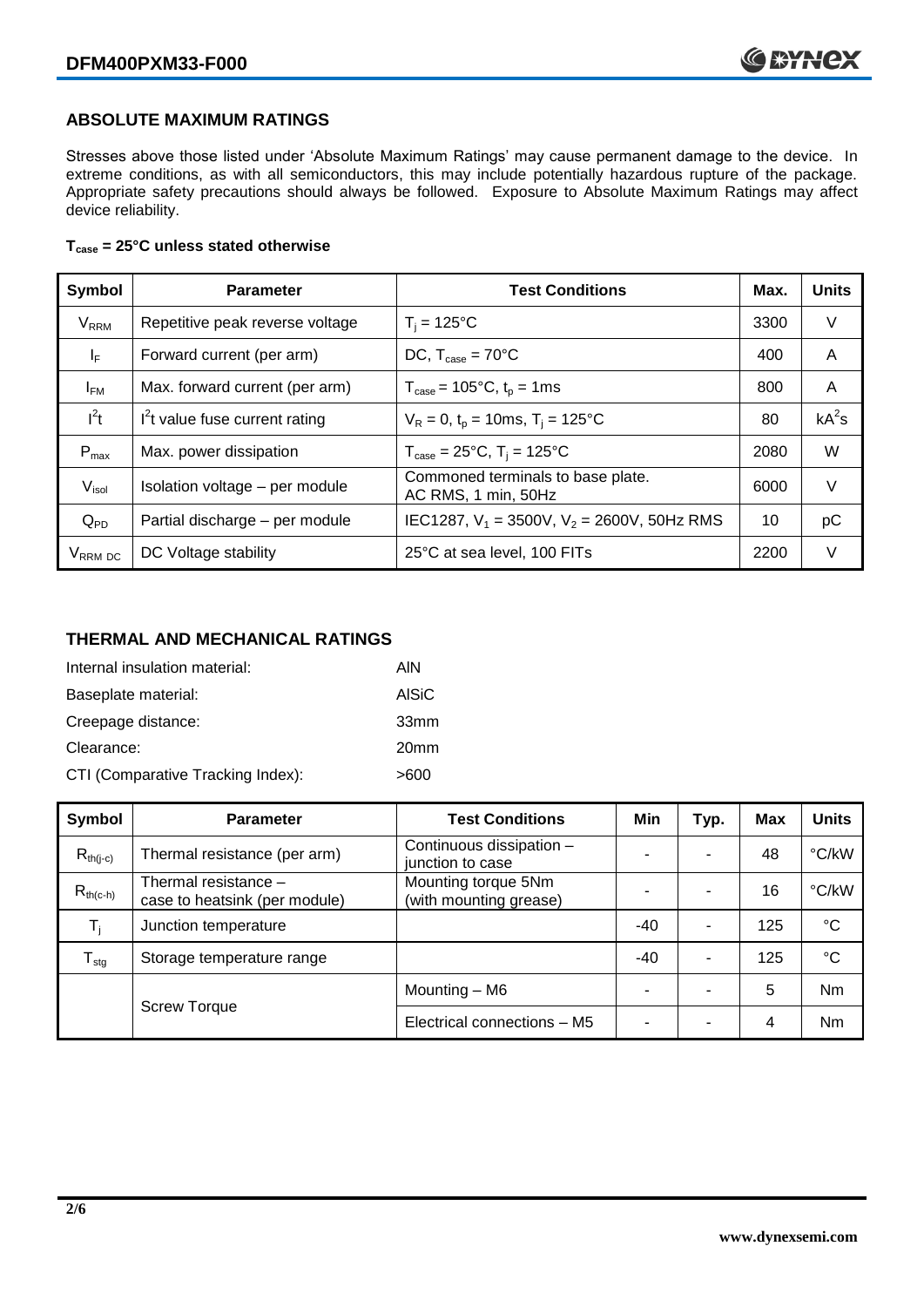### **STATIC ELECTRICAL CHARACTERISTICS – PER ARM**

#### **Tcase = 25°C unless stated otherwise.**

| <b>Symbol</b> | <b>Parameter</b>     | <b>Test Conditions</b>                 | Min | Typ | Max | <b>Units</b> |
|---------------|----------------------|----------------------------------------|-----|-----|-----|--------------|
| $I_{\rm RM}$  | Peak reverse current | $V_R = 3300V$ , T <sub>i</sub> = 125°C |     |     | 30  | mA           |
| $V_F$         | Forward voltage      | $I_F = 400A$                           |     | 2.9 |     |              |
|               |                      | $I_F = 400A$ , $T_i = 125^{\circ}C$    |     | 3.0 |     |              |
| Lм            | Inductance           | $\blacksquare$                         |     | 40  |     | nH           |

#### **DYNAMIC ELECTRICAL CHARACTERISTICS – PER ARM**

#### **Tcase = 25°C unless stated otherwise**

| Symbol          | <b>Parameter</b>                        | <b>Test Conditions</b>  | Min | Typ. | Max | <b>Units</b> |
|-----------------|-----------------------------------------|-------------------------|-----|------|-----|--------------|
| $Q_{rr}$        | Reverse recovery charge<br>$I_F = 400A$ |                         |     | 160  |     | μC           |
| 1 <sub>rr</sub> | Peak reverse recovery current           | $V_R = 1800V$           |     | 330  |     | A            |
| $E_{rec}$       | Reverse recovery energy                 | $dl_F/dt = 2000A/\mu s$ |     | 150  |     | mJ           |

#### **Tcase = 125°C unless stated otherwise**

| Symbol                     | <b>Parameter</b>              | <b>Test Conditions</b>  | Min | Typ. | Max | Units |
|----------------------------|-------------------------------|-------------------------|-----|------|-----|-------|
| $\mathsf{Q}_{\mathsf{rr}}$ | Reverse recovery charge       | $I_F = 400A$            |     | 300  |     | μC    |
| - Irr                      | Peak reverse recovery current | $V_R = 1800V$           |     | 400  |     | А     |
| $E_{rec}$                  | Reverse recovery energy       | $dl_F/dt = 2000A/\mu s$ |     | 300  |     | mJ    |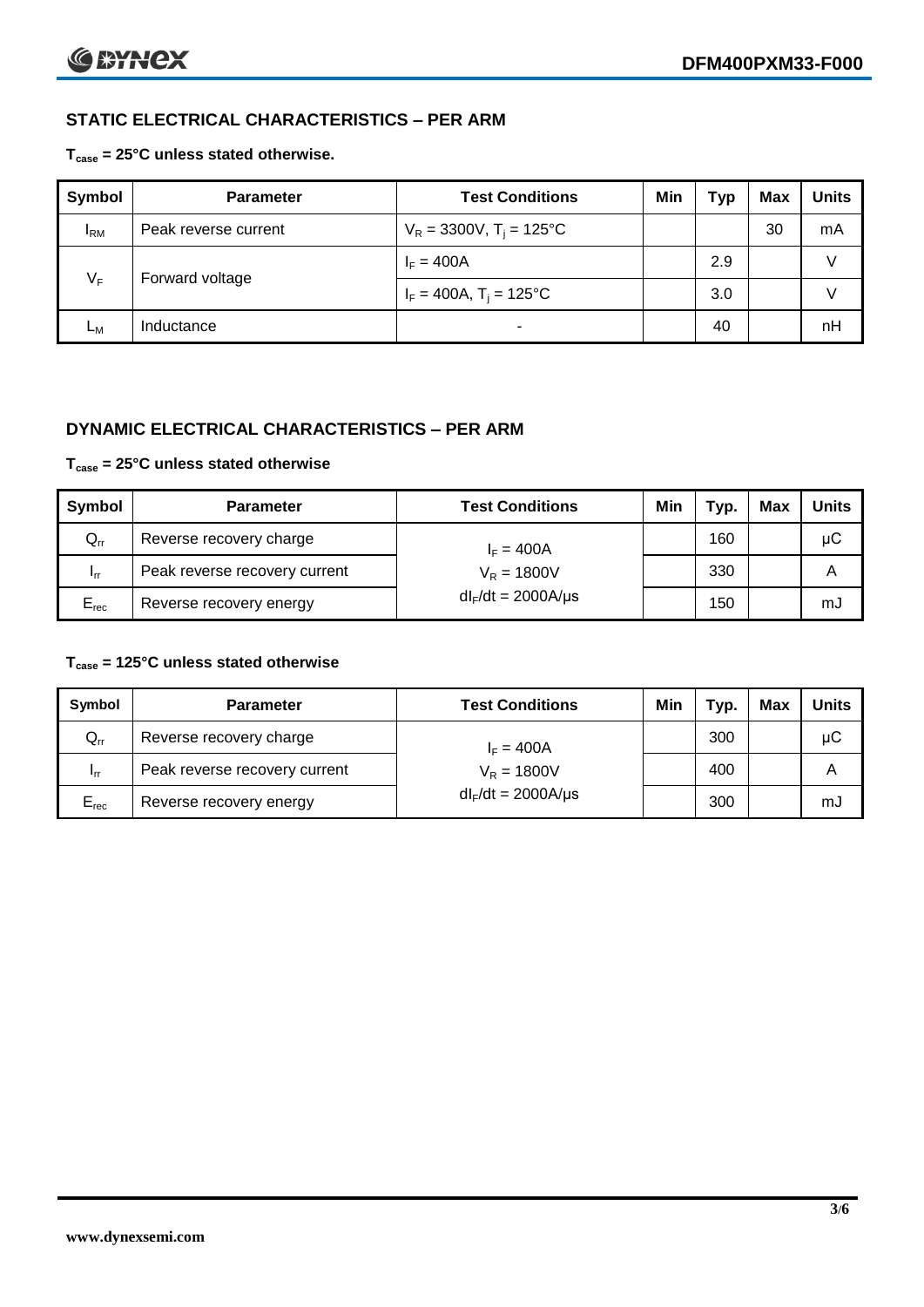

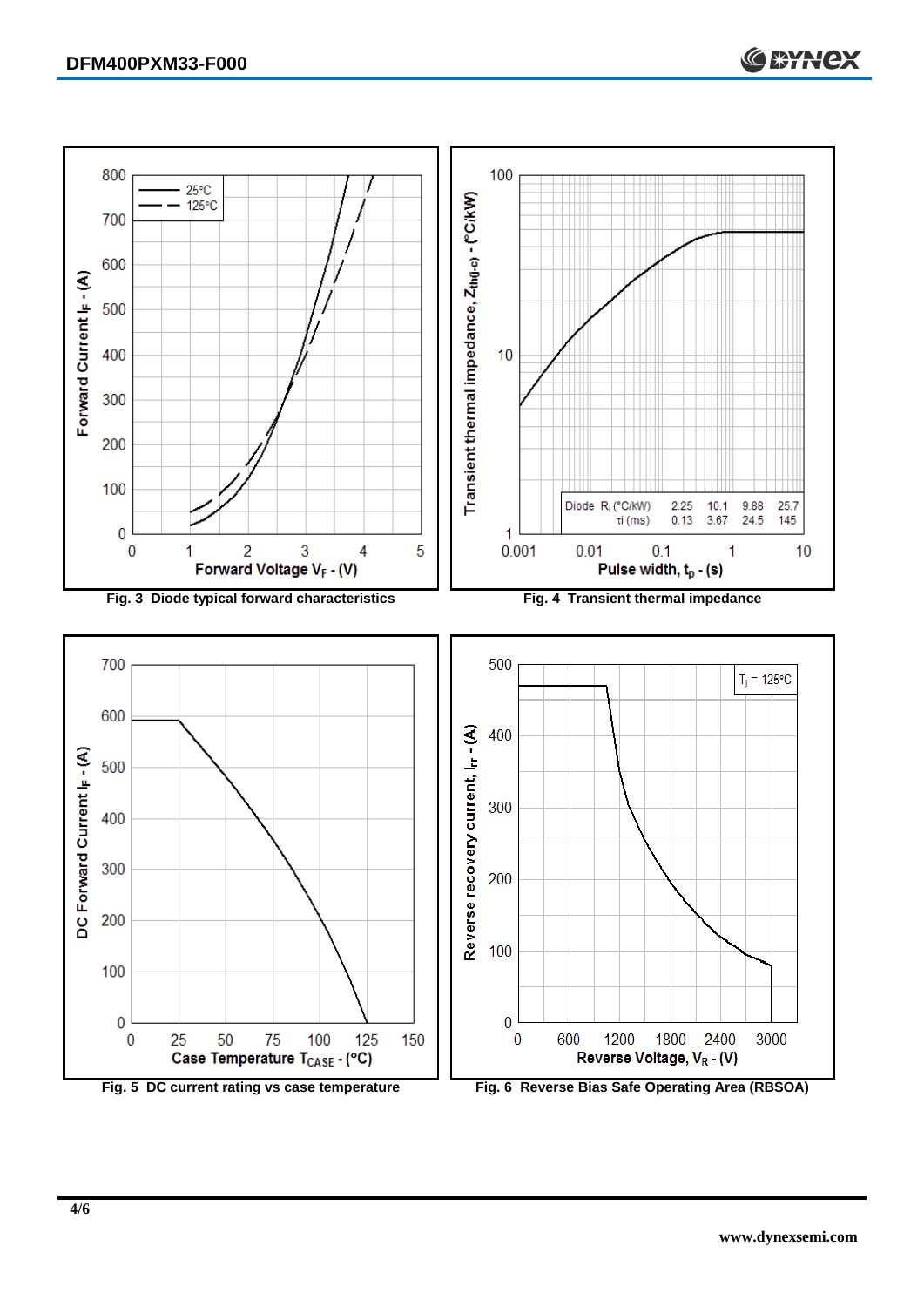

#### **PACKAGE DETAILS**

For further package information, please visit our website or contact Customer Services. All dimensions in mm, unless stated otherwise. **DO NOT SCALE.**